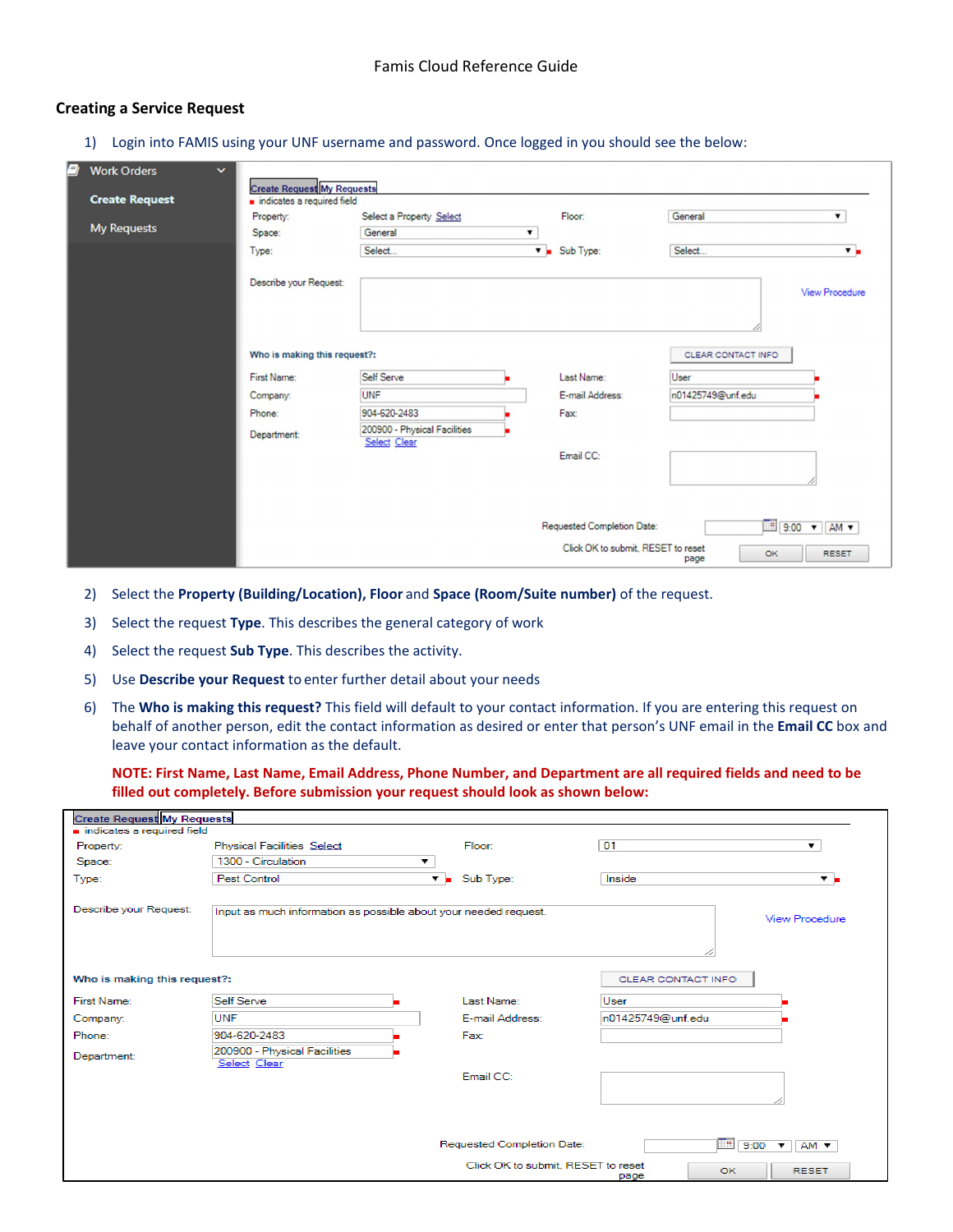- 7) Click **OK** to send the request.
- 8) After the request is entered, the system will display a **Request ID** number. You can access your request and review the status by clicking on the Request ID number.

**NOTE: That there will no longer separate Service Request or Work Order numbers. The Request ID is the only reference number needed.** 

| <b>Create Request My Requests</b> |
|-----------------------------------|
|                                   |

Your Request has been recorded.

The Request ID is 15977

Please write this number down for future reference. Thank you.

If you would like to attach a file to this request, follow the instructions below:

Click Browse to select a file.<br>Click Upload File to upload.

Select File: Choose File No file chosen UPLOAD FILE

9) You can also upload attachments related to your service request by clicking on **Choose File**, select your attachment, and clicking **UPLOAD FILE**.

## **To View a Submitted Request**

- 1) Login to FAMIS using your UNF username and password.
- 2) Once logged in click the **My Requests** tab.



3) You will see a list of all open requests at the top and closed requests at the bottom.

| <b>Create Request</b> | <b>Create Request My Requests</b>  |                                                |                                                                    |                                               |                                                       |                                                |
|-----------------------|------------------------------------|------------------------------------------------|--------------------------------------------------------------------|-----------------------------------------------|-------------------------------------------------------|------------------------------------------------|
| <b>My Requests</b>    |                                    | 3 Open Requests for Self Serve User            |                                                                    |                                               |                                                       |                                                |
|                       | <b>Date</b><br>4/8/2019<br>3:52 PM | Request Requested By<br>15977 User, Self Serve | <b>Property / Floor</b><br><b>Physical Facilities</b><br>01   1300 | <b>Type/SubType</b><br>Pest Control<br>Inside | <b>Assigned To</b><br><b>UNF Work Control</b><br>User | <b>Status / Priority</b><br>Open / 3 - Routine |
|                       | 4/2/2019<br>4:52 PM                | 15963 User, Self Serve                         | <b>Physical Facilities</b><br>01   1208                            | Vehicle<br>Cart Repair                        | Kearse                                                | Open / 3 - Routine<br>4/5/2019 10:30 AM        |